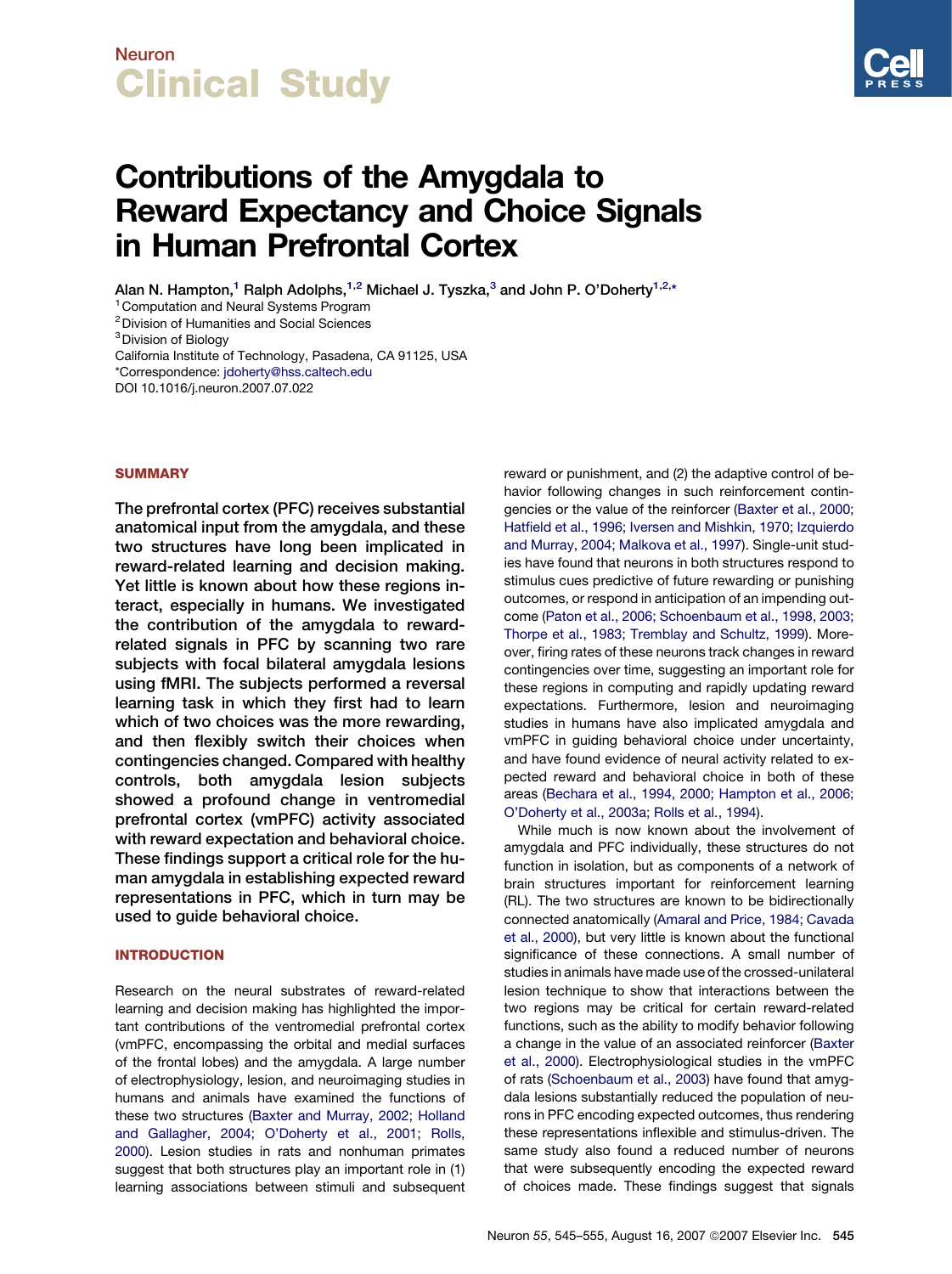<span id="page-1-0"></span>

## Figure 1. Axial T1-Weighted Structural MR Images from the Two Amygdala Lesion Subjects

Selective bilateral calcification of the amygdala (arrows) due to Urbach-Wiethe disease [\(Hofer, 1973](#page-9-0)) is evident as loss of signal on these T1-weighted structural MR scans of the brains of S.M. (left) and A.P. (middle). An image from a typical healthy control subject with intact amygdalae is also shown for comparison (right). Multiple axial slices for both amygdala lesion subjects are shown in [Figure S3](#page-8-0).

from the amygdala play an important role in facilitating neural representations of reward expectancy in vmPFC ([Holland and Gallagher, 2004\)](#page-9-0).

Much less is known about the functional significance of interactions between amygdala and vmPFC in the human brain. While some neuroimaging studies have begun to use connectivity analyses to model functional interactions between these regions, albeit not in the context of reward-learning ([Heinz et al., 2005; Iidaka et al., 2001;](#page-9-0) [Kilpatrick and Cahill, 2003\)](#page-9-0), the use of imaging techniques alone can provide only limited data about the causal effect of neural activity in one area on neural computations in another.

Here, we studied two rare human subjects with focal bilateral amygdala lesions due to Urbach-Wiethe disease ([Hofer, 1973\)](#page-9-0) (Figure 1). The two subjects were scanned with fMRI while they participated in a task designed to probe reward-related learning and behavioral decision making: monetary probabilistic reversal learning (Figure 2). Previous studies have reported blood oxygenation leveldependent (BOLD) signal changes in both the amygdala and vmPFC that are related to processing rewarding and punishing outcomes in this task and encoding signals related to *subsequent* behavioral decisions [\(O'Doherty](#page-9-0) [et al., 2003a\)](#page-9-0). Moreover, activity in both of these regions tracks expected reward value during performance of this task, and these expectation signals are updated flexibly following changes in reinforcement contingencies ([Hamp](#page-9-0)[ton et al., 2006](#page-9-0)).

We investigated the effects of amygdala lesions on reward representations in vmPFC by comparing the BOLD responses measured in the subjects with amygdala lesions to those measured in healthy control subjects. We looked for the effects of the amygdala lesions on BOLD signals correlated with behavioral choice (whether to maintain current choices or switch choices in the task), computation of expected reward value (how much money they expected to earn or lose following their choices), and value of the outcomes (the actual monetary gain or loss at the end of each trial). We hypothesized that the amygdala contributes to computations of expected reward value in vmPFC, which in turn should affect signals of behavioral choice.



### Figure 2. Probabilistic Reversal Task

At the beginning of each trial (upper left), subjects chose one of two fractals (which on each trial were randomly located to the left or right of a fixation cross). Once a stimulus was selected by the subject ( $\sim$ 500 ms), the chosen stimulus increased in brightness and remained on the screen for a total of 2 s, after which both choices were covered up with a blank screen. Five seconds after the trial started, a reward (winning 25 cents, depicted by a quarter dollar coin) or punishment (losing 25 cents, depicted by a quarter dollar coin covered by a red cross) was shown for 1 s, with the total money earned displayed at the top (\$2.50 in this figure), before being covered again by a blank screen. After 7 s, the trial ended, and was then repeated a total of 110 times. One stimulus was designated as the ''correct'' stimulus and resulted in a monetary reward on 70% of occasions, and a monetary loss 30% of the time, with an overall accumulation of monetary gain in the task. The other, "incorrect" stimulus resulted in a reward 40% of the time and a punishment 60% of the time, with a cumulative monetary loss. After subjects chose the correct stimulus on four consecutive occasions, the contingencies reversed with a probability of 0.25 on each successive trial. Subjects had to infer that the reversal took place and switch their choice, at which point the process was repeated.

## RESULTS

### **Subjects**

Both amygdala lesion subjects had focal bilateral lesions in the amygdala due to Urbach-Wiethe disease (Figure 1). One of the subjects, S.M., has been extensively studied before: she is a 41-year-old woman with a high-school education, IQ in the normal range, and normal basic visuoperception, language, and memory; her lesions encompass the entire amygdalae, as well as subjacent white matter and very anterior entorhinal cortex. The second subject, A.P., is a 21-year-old woman in college with likewise normal IQ, perception, language, and memory; lesions are entirely confined to the amygdala, occupying roughly 50% of each amygdala's volume. Both subjects are fully right-handed, live independently, and show no evidence of psychopathology on tests of personality assessment. Both subjects also perform normally on standard neuropsychological tests of response switching, such as the Wisconsin Card Sorting Task and the Trailmaking task.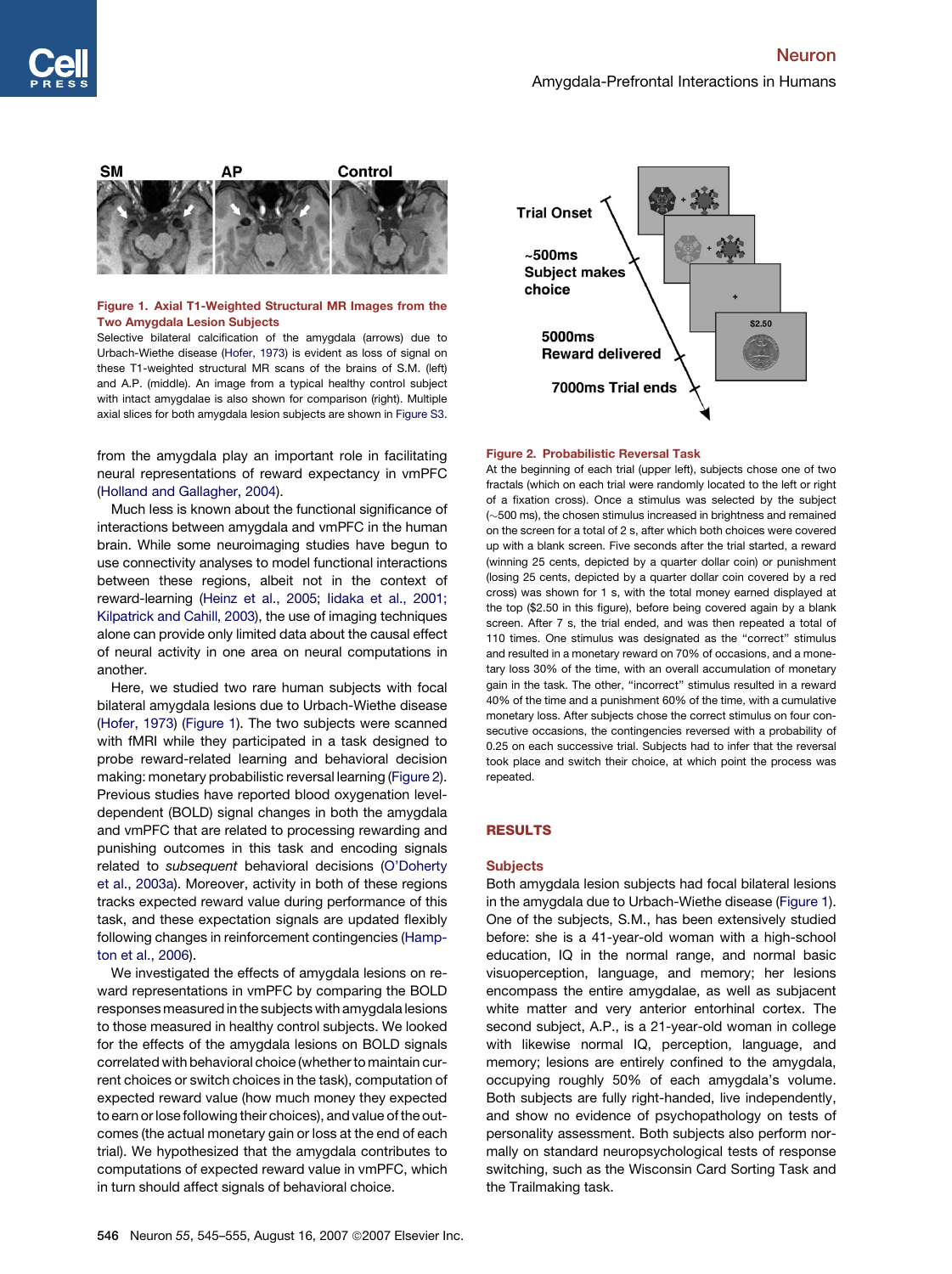## <span id="page-2-0"></span>Behavioral Performance on Reversal Learning Principal Component Analysis of Behavioral **Measures**

Behavioral performance of the amygdala lesion subjects on the probabilistic reversal task was compared with that of 41 healthy controls, 25 of similar age to A.P. (A.P.-comparisons), and 16 similar in age to S.M. (S.M.-comparisons). Subjects' performance was assessed using ten distinct behavioral measures on this task, including the number of response switches, the number of reversals attained, and the number of trials after reversal for subjects to reach the next criterion (see [Experimental](#page-7-0) [Procedures](#page-7-0) for a full list). As many of these measures likely overlap in the underlying cognitive functions being assessed, we first coalesced all behavioral measures using principal component analysis (PCA) in order to gain an overall assessment of the degree of impairment of the patients compared with the controls. Both amygdala patients showed significant differences on the principal component of the behavioral measures compared with controls ( $p < 0.05$ ; Figure 3A) after adjusting for the effects of age (See [Figure S4](#page-8-0) in the [Supplemental Data](#page-8-0) available with this article online for age effects on the task, and [Experimental Procedures](#page-7-0) for more details). We also tested both patients and controls on a simpler deterministic version of the reversal task in which the correct stimulus was rewarded 100% of the time and the incorrect stimulus was punished 100% of the time, thus removing probabilistic contingencies as a component. Even in this task, both patients were significantly impaired compared to their controls (also plotted in Figure 3A), indicating that patients' impairment on the task is not specifically related to the probabilistic component of the reversal task. Next, we analyzed in more detail subjects' performance on specific behavioral measures.

## Switching Behavior

Out of the ten measures used, the ones most consistently showing a difference between the amygdala lesion subjects and controls concerned the frequency with which subjects switched their choice of stimulus. In the probabilistic task, S.M. was significantly more likely to switch stimulus choice than controls (at  $p < 0.05$ ). Although A.P. did not show an overall increased tendency to switch, she was significantly more likely to switch choices following receipt of a reward than her controls (at  $p < 0.05$ ), and S.M. was trending in the same direction (at  $p < 0.1$ ). This effect was even more marked in the deterministic task, where both A.P. and S.M. were significantly more likely to switch following a reward than controls (at  $p < 0.05$  and  $p < 0.01$ , respectively). We also tested whether the amygdala lesion subjects were switching their choices at random by comparing the choice patterns of all subjects on the task to that of a random Monte Carlo process (averaged over 10,000 simulations). Both amygdala lesion subjects were significantly different from random performance (at p < 0.01), suggesting that amygdala lesions did not simply lead to random behavior, but rather resulted in a specific insensitivity in how reward value guides choice behavior.





(A) The first principal component across behavioral measures for the deterministic (x axis) and probabilistic (y axis) reversal tasks explained 46% and 37%, respectively, of each task's data variance. Both amygdala lesion subjects ( $AP = green$ ;  $SM = red$ ; both are shown circled) are significantly different in their behavior with respect to controls (p < 0.05, t test). Age-matched control subjects are shown in yellow (S.M.-comparisons) and blue (A.P.-comparisons). Control subjects that were also scanned are plotted separately from those who were not scanned. Equivalent z-scores of the principal component of the behavioral measures for the amygdala lesion subjects compared to their respective controls are shown on the right-hand panels. The scores for both patients are significantly different from the mean of their controls at  $p < 0.05$ .

(B) Specific performance measures on the probabilistic task. Both amygdala lesion subjects showed an increased tendency to switch choice behavior during task performance over their respective controls. In particular, S.M. was significantly more likely to switch behavior than controls overall (at  $p < 0.05$ ), whereas A.P. was more likely to switch following receipt of rewarding feedback than controls were (at  $p <$ 0.05), while S.M. showed a tendency in the same direction (at  $p < 0.1$ ). (C) Specific performance measures on the deterministic task. Most notably, both patients were significantly more likely to switch their choice of stimulus following a reward than controls were (at  $p < 0.05$ ), even though in this task obtaining a reward also implies that the current choice is correct, and it is thus always disadvantageous to switch stimulus choice following a reward.

### Trials to Criterion

In the probabilistic reversal task, only A.P. took an abnormally large number of trials to reach criterion ( $p < 0.001$ ). Neither amygdala lesion subject was impaired in the number of trials to reach criterion on the deterministic task.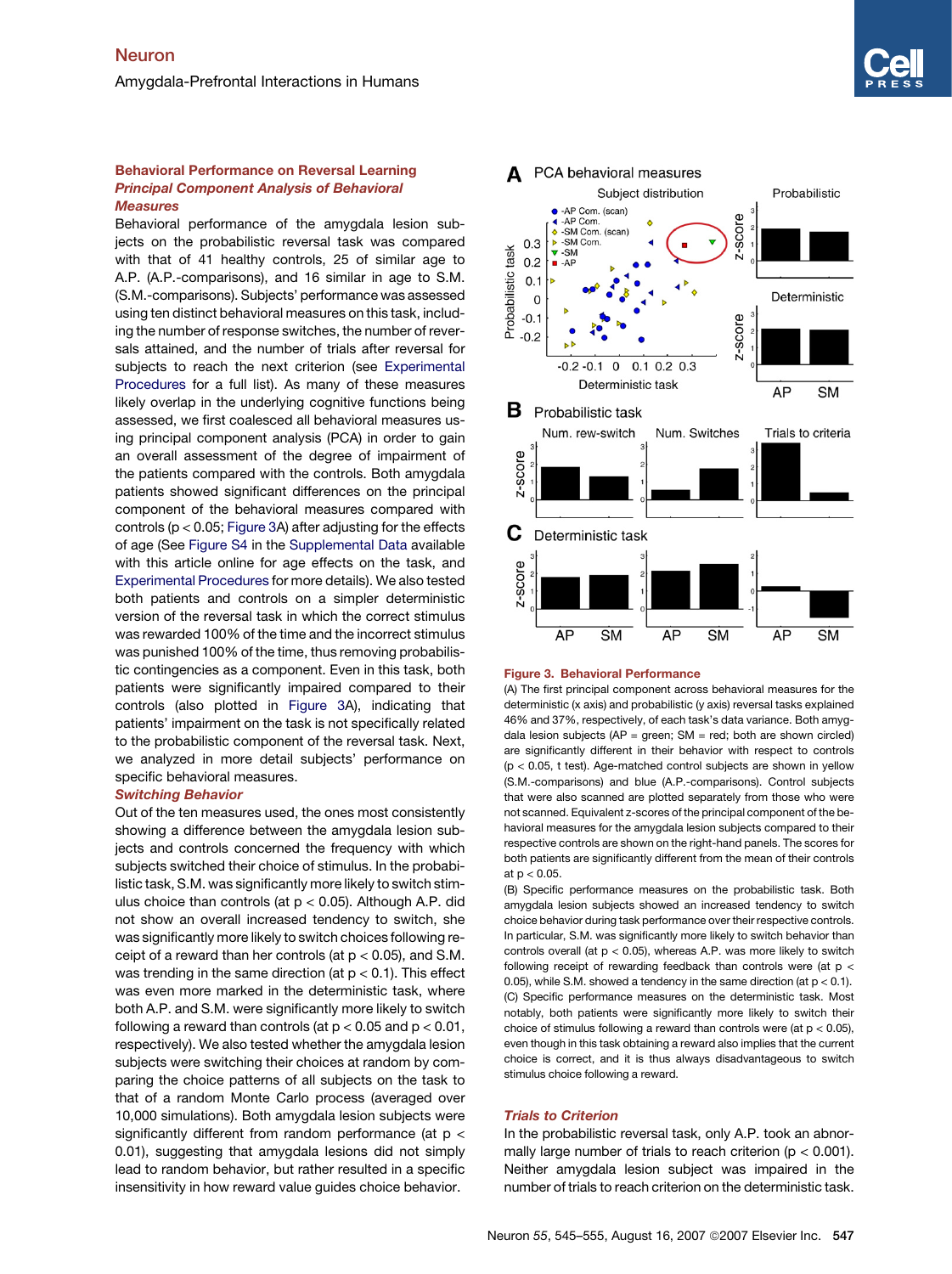

#### Figure 4. Behavioral Choice Signals

Contrast (aligned to the time of outcome) between trials for which subjects subsequently switch their choice of stimulus (''switch''), compared with trials for which subjects subsequently continue choosing the current stimulus (''stay'').

(A) Regions showing increased BOLD signal on switch compared with stay trials in control subjects. Significant effects were observed in anterior insula/posterior lateral OFC bilaterally  $(-30, 21, -9$  mm,  $z = 3.91$ ; and 33, 21,  $-12$  mm,  $z = 3.64$ ) and ACC ( $-9$ , 21, 33 mm,  $z = 3.62$ ) extending into premotor cortex  $(0, 18, 51 \text{ mm}, z = 3.73)$ , as shown in these sagittal slices.

(B) Regions showing increased BOLD signal on stay compared with switch trials. Significant effects were observed in mPFC  $(-6, 45,$ 21 mm,  $z = 3.79$ ).

(C) Both amygdala lesion subjects had significantly less switch versus stay activity than controls in anterior insula/posterior lateral OFC bilaterally  $(-30, 21, -18 \text{ mm}, z = 4.2; \text{ and } 36, 21, -18 \text{ mm}, z = 4.32)$  and ACC ( $-9$ , 33, 42 mm,  $z = 5.29$ ).

(D) Plot of contrast estimates from switch-stay contrast in both these areas showing that responses in the amygdala lesion subjects are markedly different from responses in the control subjects (both A.P.-comparison and S.M.-comparison controls).

### **Perseveration**

We also tested for evidence of perseveration, i.e., a propensity to continue choosing the previously rewarded stimulus once reversal has occurred. Neither patient showed evidence of perseveration on either the probabilistic or deterministic task compared with controls.

## Initial Acquisition

We also tested subjects' performance during initial learning of reward contingencies, i.e., when subjects work out which stimulus pays out the most and then choose that stimulus consistently before a reversal is introduced (and before they even know a reversal will occur). Although both S.M. and A.P. showed a tendency to take more trials than their respective controls to acquire the initial contingencies, this effect did not reach statistical significance (at  $p < 0.07$  and  $p < 0.13$ , respectively). S.M., though not A.P., was found to switch choice significantly more than controls during task performance.

## fMRI Results of Probabilistic Reversal Learning

Here we report whole-brain analyses of BOLD signals showing differences between amygdala lesion subjects and controls. We restrict our analysis to those regions that show significant effects in controls in the first place (see [Experimental Procedures;](#page-7-0) for a more extensive analysis of BOLD responses in normal control subjects on this same task, see [Hampton et al., 2006\)](#page-9-0).

#### Behavioral Choice Signals

In order to determine the effects of amygdala lesions on BOLD signals in orbital and medial PFC related to behavioral choice, we first conducted a simple canonical trialbased analysis of the fMRI data whereby we examined BOLD responses following receipt of the outcome on a given trial (as in [O'Doherty et al., 2003a\)](#page-9-0). Trials were separated according to whether on the subsequent trial following the outcome subjects changed their choice of stimulus (''switch'' trials) or continued choosing the same stimulus ("stay" trials).

Figure 4A shows areas with significant responses in switch trials compared with stay trials in control subjects. This contrast revealed significantly greater activity during switch compared with stay in anterior frontal insula, extending into posterior lateral orbitofrontal cortex (OFC) and anterior cingulate cortex (ACC). The reverse contrast revealed significant effects in medial PFC (mPFC) (Figure 4B). These results are consistent with previous studies of reversal learning in healthy control subjects [\(Bush et al., 2002; Cools](#page-9-0) [et al., 2002; O'Doherty et al., 2003a\)](#page-9-0).

## Differences in Behavioral Choice Signals in Amygdala Lesion Subjects Compared with Controls

We examined regions in which the above contrast would differ between our two subjects with amygdala lesions and controls by restricting the analysis to those voxels that showed a significant effect in the controls in the first place at  $p < 0.01$  (for switch-stay; Figure 4A). We found significantly greater responses in switch compared with stay trials in control subjects than in the two amygdala lesion subjects in a region of anterior insula/posterior lateral OFC bilaterally (Figure 4C). These differences were significant in each amygdala lesion subject individually compared with controls (at  $p < 0.001$  for S.M. and at  $p < 10^{-8}$  for A.P.). A plot of the contrast estimates for switch-stay are shown in Figure 4D. It is notable that responses in both amygdala lesion subjects are markedly different from controls. A comparison of the reverse contrast (stay-switch) between amygdala lesion subjects and controls did not reveal any significantly decreased responses in the amygdala lesion subjects.

These results indicate that bilateral damage to the amygdala results in altered responses in anterior insula/ posterior lateral OFC and ACC related to behavioral choice, suggesting that in healthy individuals the amygdala makes an important contribution to the computation of behavioral control signals in those regions.

## Expected Reward Signals

We next examined BOLD responses to expected reward. For this, we applied a computational model which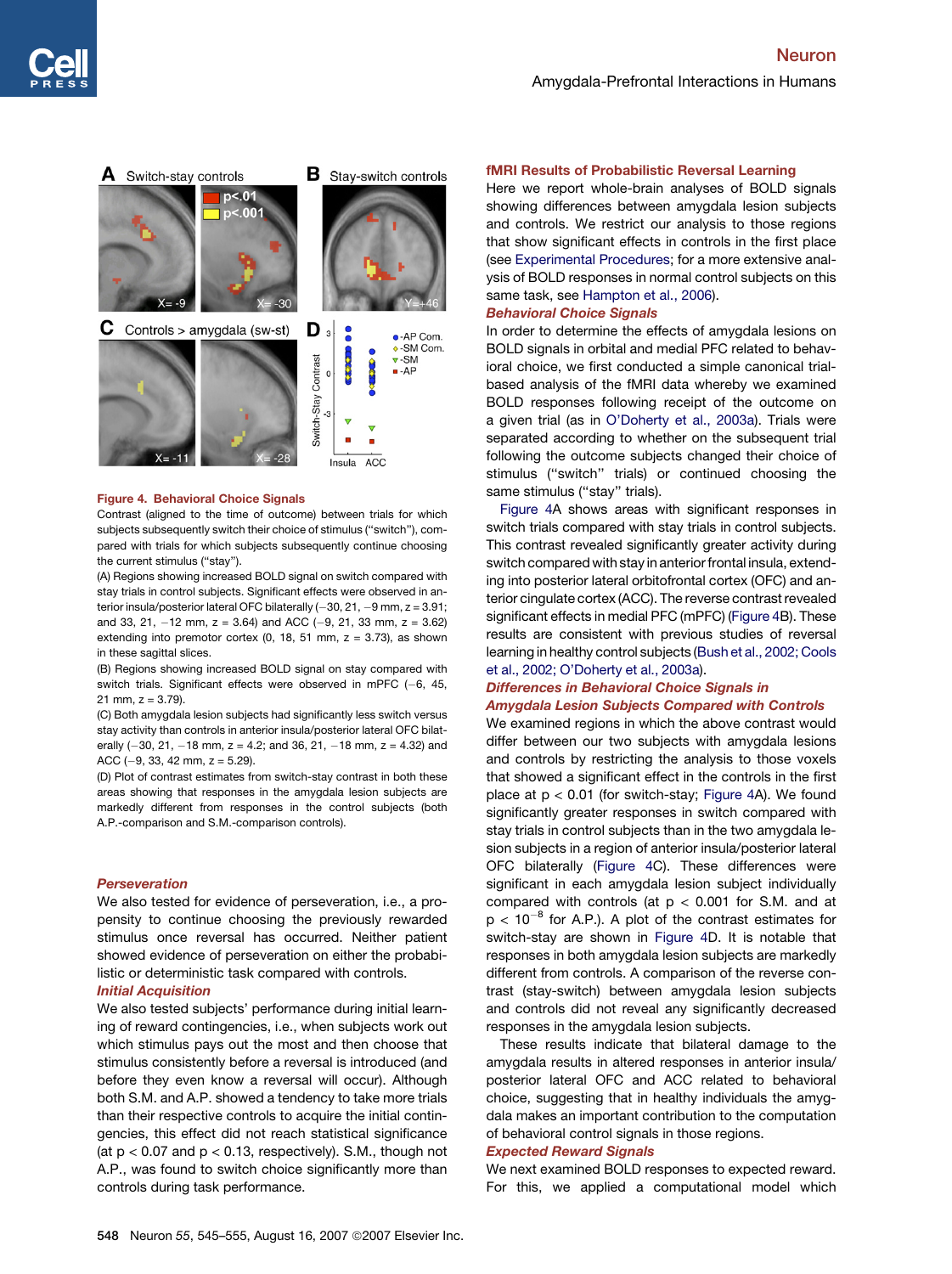<span id="page-4-0"></span>

Figure 5. Expected Reward Signals in the Brain

(A) For control subjects, BOLD signals correlating with the magnitude of expected reward of a choice were found in vmPFC (6, 57,  $-6$  mm,  $z = 5.13$ ) and the amygdala bilaterally  $(-27, -6, -21 \text{ mm}, z = 3.89)$  extending into hippocampus [\(Hampton et al., 2006\)](#page-9-0).

(B) We found a significantly weaker correlation with expected reward in mPFC  $(6, 57, -3 \text{ mm})$ ,  $z = 4.12$ ) in the two amygdala lesion subjects compared with that of controls (at  $p < 0.001$ ). (C) Plot of coefficients in mPFC  $(6, 57, -3$  mm) for the expected reward regressor, indicating that both amygdala lesion subjects differ markedly from controls in their representation of expected rewards.

(D) To analyze the relationship between expected rewards and BOLD signal in mPFC, we subdivided trials into five bins depending on the expected reward value in that trial. The regression coefficients for each bin are plotted for the A.P.- and S.M.-comparison subjects (left), showing the linear relationship between expected rewards and brain BOLD activity. However, in contrast to the controls, the relationship between expected rewards and BOLD activity for both amygdala lesion subjects is nearly flat, indicating that both subjects are not computing expected rewards in mPFC in the same way as controls. Regression coefficients were extracted at the local maximum of the expected reward contrast for each subject within a 10 mm radius of the group peak (as shown in B). Error bars = SEM.

calculates expected reward signals related to subjects' choice in a trial by taking into account the history of rewards and punishments obtained, and the history of choices made (see [Experimental Procedures\)](#page-7-0). In our control subjects, we found significant correlations with this signal in orbital and medial PFC (Figure 5A), time-locked to the time of choice. Activity in these areas increases in a linear fashion as a function of increasing expected reward value ([Hampton et al., 2006\)](#page-9-0), suggesting that these areas are involved in encoding the expected reward of the currently chosen stimulus.

## Differences in Expected Reward Signals between Amygdala Lesion Subjects and Controls

In a direct comparison between areas correlating with expected reward signals in the amygdala lesion subjects and areas in the controls, we found significant differences in mPFC at p < 0.001 (Figure 5B). These results were significant in each subject individually when compared with controls at  $p < 0.001$  for A.P. and  $p < 0.0001$  for S.M. A consistent difference between A.P. and controls, and between S.M. and S.M.-comparison subjects, can be seen when plotting the regression coefficients of mPFC in all subjects (Figure 5C), confirming that the amygdala lesion subjects process the expected reward value of each choice abnormally. These results were obtained by fitting a model to the behavior of the group of 16 A.P. controls that were scanned, and then using the model parameters as the regressor against the fMRI data from the amygdala lesion subjects and the controls. However, in order to account for the possibility that a difference in model parameters between the controls and amygdala lesion subjects could account for the above results, we also performed the same analysis using parameter fits derived individually from each of the amygdala lesion subjects. This analysis yielded the same results: a significant difference in expected reward signals in mPFC in amygdala lesion subjects compared with controls (see [Figure S1A](#page-8-0)).

To further characterize how amygdala lesion subjects process expected reward representations in mPFC, we plotted the signal in mPFC measured with fMRI against the expected reward signals obtained from the model of the subjects' task performance. We sorted trials into one of five bins to capture different ranges in the expected reward values and fitted each bin separately to the fMRI data. For controls, this analysis shows a linear increasing relationship between the magnitude of the evoked fMRI signal in this region and expected reward value. By contrast, responses in mPFC in the amygdala lesion subjects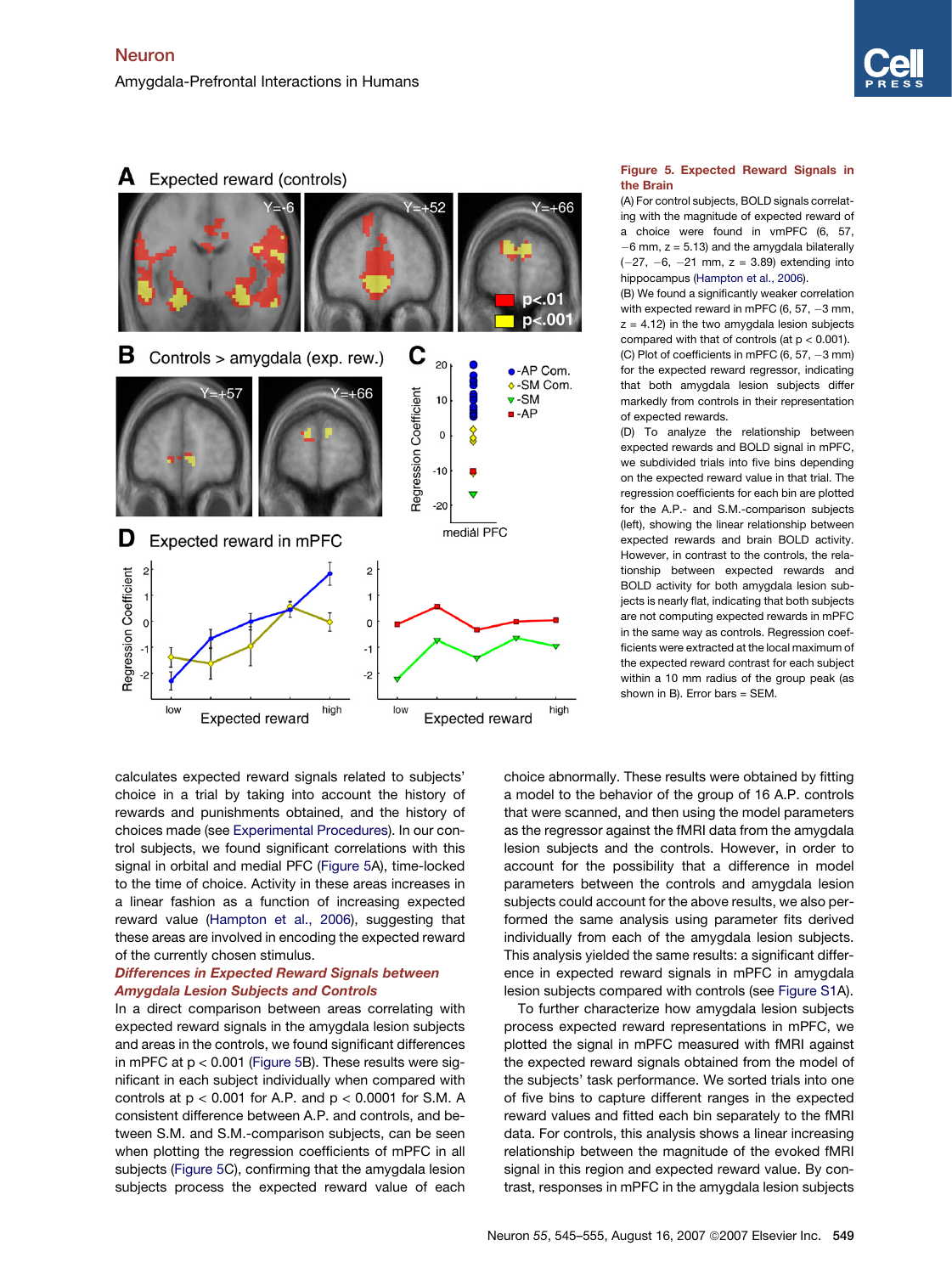did not display a clear linear increasing relationship with expected reward [\(Figure 5](#page-4-0)D).

Responses to Rewarding and Punishing Outcomes We also looked for responses relating to the receipt of rewarding or punishing feedback at the time of outcome. When comparing responses to receipt of rewarding outcomes compared with punishing ones, in our control subjects we found significant activity relating to receipt of reward in medial PFC and medial OFC (Figure 6A), consistent with previous reports ([Anderson et al., 2003; Knut](#page-9-0)[son et al., 2001; O'Doherty et al., 2001, 2003a; Small et al.,](#page-9-0) [2001](#page-9-0)). And on the other hand, when testing for areas responding to punishing outcomes compared with re-

# warding ones, we found significant effects in the anterior ventrolateral PFC extending into lateral OFC, also consistent with previous results [\(Gottfried et al., 2004; O'Doherty](#page-9-0) [et al., 2001, 2003b](#page-9-0)).

## Differences in Responses to Rewarding and Punishing Outcomes in Amygdala Lesion Subjects Compared with Controls

We then compared the above contrast in amygdala lesion subjects to that in the control subjects, again restricting ourselves to those regions that showed significant effects (at  $p < 0.01$ ) of rewarding or punishing feedback in the control subjects in the first place. We found no significant differences in BOLD responses to rewarding or punishing feedback in amygdala lesion subjects compared with controls at p < 0.001 uncorrected, with only a single voxel surviving in mPFC in the reward contrast at  $p < 0.01$ (Figure 6B). These results suggest that processing of rewarding and punishing feedback in OFC and mPFC remains intact after amygdala lesions. Thus, amygdala lesions appear to selectively impair the generation of expected reward signals in PFC, as well as the signals for behavioral choice that would normally be based on those expected reward signals, but leave the generation of reward outcome signals essentially unaffected.

## Controlling for Behavioral Differences between Amygdala Lesion Subjects and Controls

In order to control for the possibility that differences in behavior between the amygdala lesion subjects and controls could contribute to the imaging results observed, we performed a follow-up analysis in which we selected only those trials on which every subject had made a correct choice according to the underlying task contingency. That is, we selected those trials on which subjects correctly maintained their choice of stimulus (if their current choice of stimulus was correct), and those trials on which subjects correctly switched their choice of stimulus after the contingencies had reversed. All other trials were modeled separately as error trials of no interest. We then conducted the same analyses reported above for each contrast of interest. All of the above results held up (see [Figures S1](#page-8-0)B and [S2\)](#page-8-0), indicating that the abnormal signal in PFC that we report following amygdala damage cannot be due simply to differences in the distribution of errors made between controls and amygdala lesion subjects.



## Figure 6. Responses to Receipt of Rewarding and Punishing **Outcomes**

(A) In a direct comparison of BOLD responses to rewarding and punishing outcomes in control subjects, we found significantly increased activity in medial OFC following receipt of rewarding outcomes compared with punishing outcomes  $(-3, 57, -9$  mm, z = 4.23), and increased activity in anterior ventrolateral PFC extending into far lateral OFC following the receipt of punishing outcomes compared to rewarding outcomes (27, 52, 6 mm,  $z = 3.45$ ).

(B) However, in a direct comparison of responses to rewarding outcomes between the amygdala lesion subjects and controls, we found no significant differences (except one voxel at p < 0.01 in mPFC). Similarly, no differences were found in BOLD signal responses to punishing outcomes between amygdala lesion subjects and controls. This suggests that outcome representations in orbital, medial, and lateral PFCs are unaffected by the amygdala lesions.

# **DISCUSSION**

Amygdala and vmPFC are known to play an important role in reward-related learning and decision making, yet little is known about how these structures interact to support such functions in the human brain. In the present study, we provide evidence that neural representations in orbital, medial, and lateral PFC related to the computation of expected reward and the computation of behavioral choice based on such reward, depend on input from the amygdala. Moreover, our results indicate that reward outcome representations in vmPFC are not as dependant on amygdala input.

Consistent with previous reports ([Cools et al., 2002;](#page-9-0) [O'Doherty et al., 2003a](#page-9-0)), we found robust signals related to behavioral choice in posterolateral OFC, anterior insula, and ACC in healthy individuals. By contrast, these signals were significantly reduced in both subjects with amygdala lesions. Moreover, this effect is unlikely to be driven by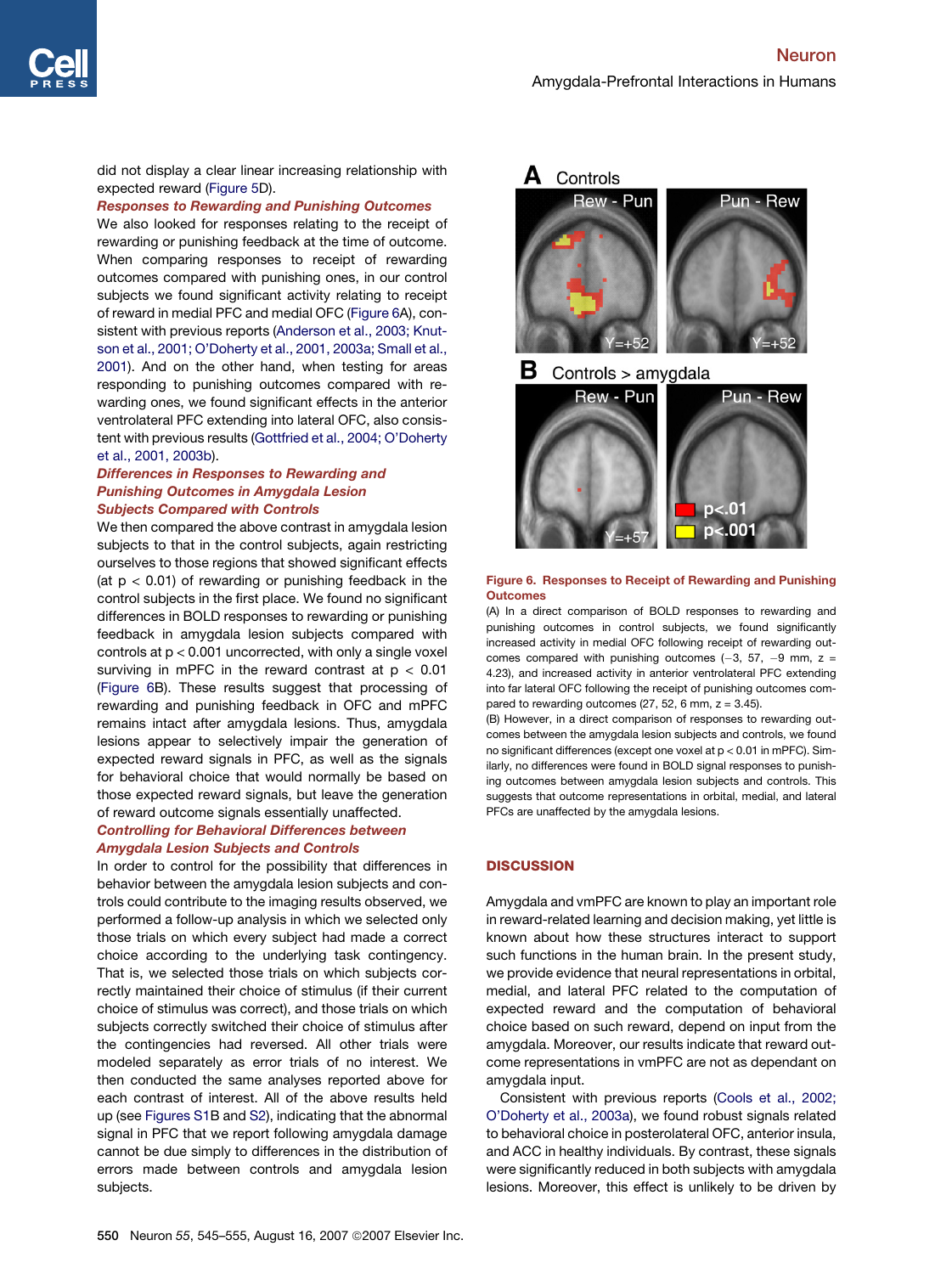differences in behavioral performance between the amygdala lesion subjects and their controls, as these results held up even when behavioral differences between the patients and controls were taken into account in the fMRI analysis by restricting analysis to only those trials in which both amygdala lesion subjects and controls made the correct choices. Thus, differences in neural signals in this area are unlikely to be merely a consequence of the degree of behavioral impairment on the task, but are likely to be a direct consequence of the amygdala lesions. These results support the hypothesis that the production of signals related to behavioral choice in OFC and ACC relies directly on input from the amygdala.

This conclusion leaves open the question of what precisely the amygdala contributes to behavioral choice signals in PFC. Computational models of decision making, such as those grounded in RL approaches, conceive of behavioral decision making as being driven by an underlying computation of expected rewards or utilities for different available actions or stimuli. Decisions are then weighted according to the relative value of the different actions, so that over the course of learning, choices associated with higher value become favored (with the caveat that actions believed to be suboptimal nonetheless may sometimes be selected for the purposes of exploration [[Daw et al., 2006\]](#page-9-0)). The decision process is likely therefore to involve an explicit comparison between expected reward values available for different actions. In the case of reversal learning, there are only two possible actions: either maintaining current behavioral choice when the chosen stimulus is believed to be correct, or switching stimulus choice once a change in contingencies has been detected. Here we used a computational model of decision making, which is essentially a modified RL algorithm that additionally takes into account the reversal structure of the task. This model computes expected reward signals based on the history of prior outcomes. Previously we have shown that BOLD signals in vmPFC reflect computations of expected reward according to this model ([Hampton et al., 2006\)](#page-9-0). We hypothesize that these expected reward signals are then used as input to the decision-making process in order to determine whether to maintain current stimulus choice or switch stimulus choice in the task.

In the present study we found that expected reward signals in mPFC were markedly abnormal in the amygdala lesion subjects. Whereas control subjects showed a linear increase in activity in this region as a function of increased expected reward value, no such relationship was found in the subjects with amygdala lesions. The absence of normal expected reward signals in the mPFC of subjects with amygdala lesions implies that these signals can no longer be used appropriately to generate behavioral decisions. The lack of these expected reward signals could therefore also account for the difference in observed behavioral choice signals. Thus, we suggest that the primary contribution of amygdala-vmPFC interactions is computing expected reward values, which, once established, are then used to generate behavioral decisions.

While we found significant effects of amygdala lesions on prefrontal signals of expected reward and behavioral choice, we found no such effects on signals of receipt of the outcome. In control subjects, receipt of monetary reward elicited robust signal in mPFC extending down to the medial orbital surface, consistent with many previous findings ([O'Doherty et al., 2001, 2003b; Small et al., 2001](#page-9-0)). However, when comparing BOLD signals in controls to those in amygdala lesion subjects, we found no significant differences, except for a single voxel at  $p < 0.01$ , suggesting that differential processing of reward feedback in this area is unaffected by the lesions. Similarly, BOLD signal to punishing feedback was found in lateral areas of PFC (on the lateral surface and extending down to lateral OFC) in controls, again consistent with prior observations. However, once again there were no differences in these responses between activity in amygdala lesion subjects and controls. Thus, our findings indicate that amygdala lesions selectively impair some, but not all, aspects of reward-related processing in vmPFC, ruling out a nonspecific effect of amygdala lesions on vmPFC function or on the BOLD signal in general.

Although the present results largely support findings from the animal literature of a role for the amygdala in facilitating computations of expected outcomes in PFC [\(Schoenbaum et al., 2003\)](#page-10-0), there are also interesting differences. Most notably, typically in the animal literature, selective lesions of amygdala have generally failed to produce impairments on reversal learning ([Izquierdo and](#page-9-0) [Murray, 2007; Schoenbaum et al., 2003](#page-9-0)) or have even been shown to abolish impairments induced by orbitofrontal lesions [\(Stalnaker et al., 2007](#page-10-0)). Yet here we report that our amygdala lesion subjects were consistently impaired in the degree to which they tended to switch their choice following receipt of rewarding feedback. Besides the obvious interspecies differences, there are a number of other possible differences between the present study and prior animal studies that could account for such results. First, no prior animal studies have specifically addressed the effects of amygdala lesions on choice switching behavior (to our knowledge). Moreover, our human subjects with amygdala lesions developed these lesions at some point during their development, whereas amygdala studies of reversal learning in animals typically involve relatively acute effects. Furthermore, while many animal studies target specific amygdala nuclei such as the basolateral nucleus, here, we believe that essentially all of the amygdala is compromised functionally in both patients, although we cannot exactly quantify the extent of damage because we do not have the resolution (with MRI) to make conclusions about specific nuclei, and because of the nature of the lesions (although MRI shows the regions that are calcified, it is likely that immediately surrounding regions are also compromised functionally). It should also be noted that the present results pertain to the effects of amygdala lesions on acquisition of new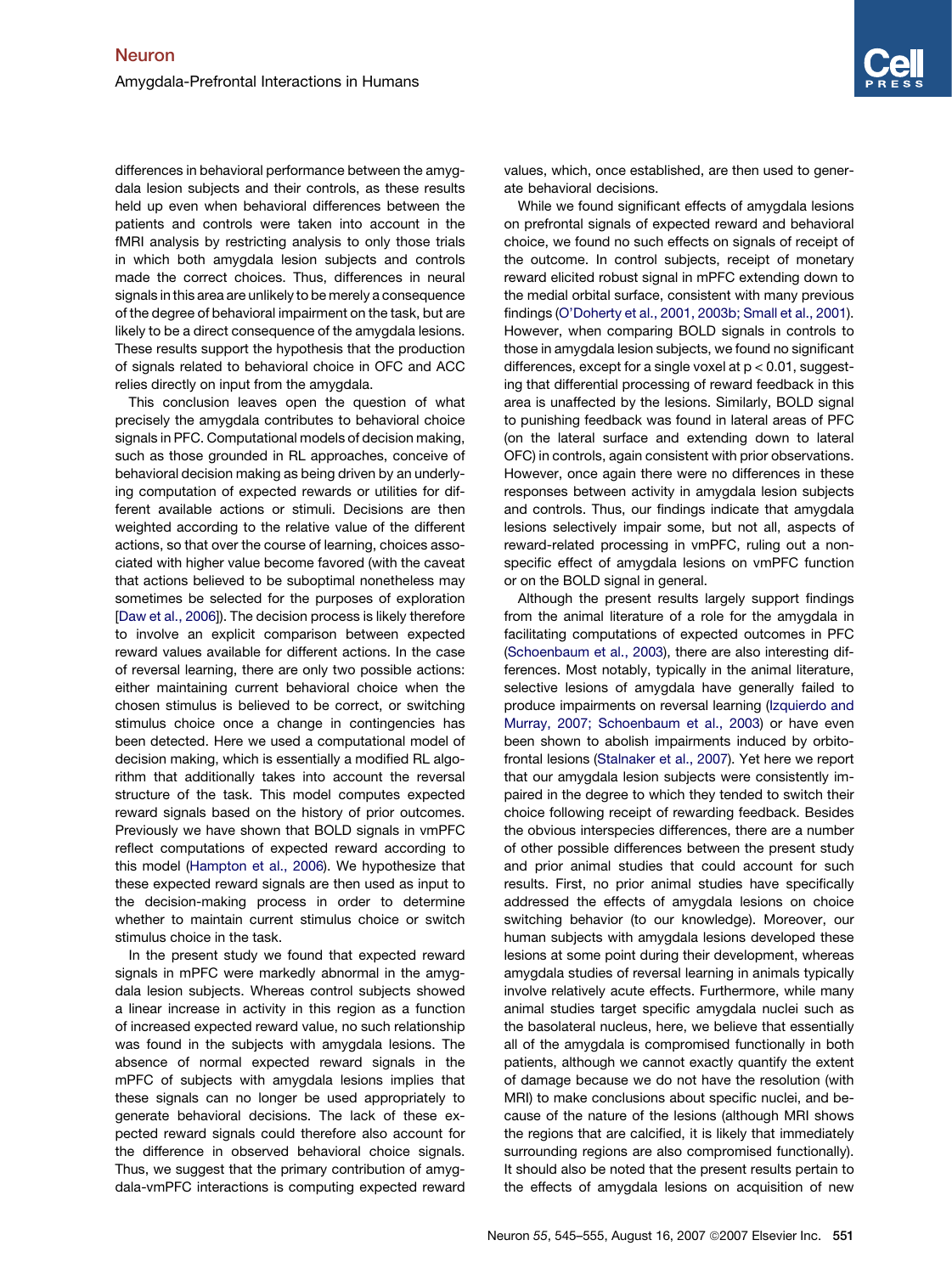<span id="page-7-0"></span>learning, but leave open the question of whether such lesions might also affect behavior based on associations that were acquired before the lesions.

The results of the present study highlight an important contribution of amygdala-vmPFC interactions toward the computation of expected reward value in humans, and support a model of decision making whereby these expected reward signals, once computed, are integrated in vmPFC and then subsequently used to guide behavioral decision making. More generally, these results highlight the utility of combining studies of human subjects who have discrete lesions with neuroimaging in order to address computationally driven hypotheses about the functional significance of neural interactions between brain areas. While the present study has addressed the role of amygdala lesions on vmPFC function, a fruitful avenue for future research will be to investigate the converse effects of vmPFC lesions on amygdala function, and to explore interactions with additional structures involved in reward processing, such as the ventral striatum.

#### EXPERIMENTAL PROCEDURES

#### **Subjects**

Two subjects with bilateral amygdala lesions (A.P.: age 20, Full-Scale IQ 98, VIQ 92, PIQ 106; and S.M.: age 42, Full-Scale IQ 88, VIQ 86, PIQ 95) participated in this study [\(Buchanan et al., 2007\)](#page-9-0). Forty-one healthy, normal subjects also participated in the experiment, twentyfive similar in age to A.P. (seventeen female; mean age  $22 \pm 3$  years) and sixteen similar in age to S.M. (all female; mean age  $44 \pm 8$  years). Sixteen of the subjects similar to A.P. (eight female) and four subjects similar to S.M. (all female), also participated in the fMRI experiment. Control subjects excluded those with a prior history of neurological or psychiatric illness. All subjects gave informed consent and the study was approved by the Institutional Review Board at Caltech. Before executing the task, subjects were informed that they would receive what they earned (or lost) in the task, added to an initial amount of \$25. It was not possible for subjects to produce a net monetary loss in the study.

#### Training

Subjects were trained on three different versions of the task. The first was a simple version of the reversal task, in which one of the two fractals presented yielded monetary rewards 100% of the time and the other yielded monetary losses 100% of the time. These then reversed according to the same criteria as in the imaging experiment proper (cf. [Figure 2](#page-1-0)). This training phase ended after subjects successfully completed three sequential reversals. The second training phase consisted of the presentation of two stimuli that delivered probabilistic rewards and punishments as in the experiment (see [Figure 2\)](#page-1-0), but where the contingencies did not reverse. The training ended after the subject consecutively chose the ''correct'' stimulus ten times in a row, or after 100 trials, whichever came first. The final training phase consisted of the same task parameters as in the actual imaging experiment (stochastic rewards and punishments as described in the main text, and stochastic reversals). This phase ended after the subject successfully completed two sequential reversals. Different fractal stimuli were used in the training session from those used in the scanner. Subjects were informed that they would not receive renumeration for their performance during the training session.

#### **Task Description**

Subjects participated in a probabilistic reversal learning task, as described in [Figure 2.](#page-1-0) In addition to the reversal trials, we also included null event trials, which were 33% of the total number of trials, randomly intermixed with the reversal trials. These trials consisted of the presentation of a fixation cross for 7 s. In addition, subjects also participated in a second deterministic reversal task (the order of presentation of the tasks was counterbalanced), which was identical to the probabilistic task except that reward contingencies were deterministic (i.e., the correct stimulus was associated with reward 100% of the time, while the incorrect stimulus was always associated with punishing feedback). This latter task also consisted of 110 choice trials and an additional 55 randomly intermixed null event trials.

#### fMRI Study Procedure

The amygdala lesion subjects and the subset of control subjects who participated in the fMRI experiment underwent exactly the same training procedure outside the scanner as described above, and in addition underwent both the probabilistic and deterministic task in the scanner (in counterbalanced order). fMRI data from the deterministic task was lost for one of the amygdala lesion subjects (A.P.) due to that subject moving out of the field of view during that session. For this reason, we restrict our reporting of the fMRI results to the probabilistic version of the task for which good data was obtained from both amygdala lesion subjects. However, we report the behavioral results from both the probabilistic and deterministic versions.

#### Data Acquisition and Preprocessing

BOLD fMRI was conducted using a Siemens 3.0 Tesla Trio MRI scanner to acquire gradient echo T2\* weighted echo-planar images (EPI) with an eight-channel phased array head coil. Visual stimuli were presented using Restech (Resonance Technologies, Northridge, CA) goggles, and subject responses were recorded with a button box. Oblique axial-coronal slices were acquired at 30° to the Anterior Commissure-Posterior Commissure (AC-PC) line for a neutral head position to minimize signal loss and geometric distortion in the OFC. A total of 580 volumes (19 min) were collected during the experiment in an interleaved-ascending slice order. The imaging parameters were: echo time (TE), 30 ms; field-of-view (FOV), 192 mm; in-plane resolution and slice thickness, 3 mm; repetition time (TR), 2 s. Whole-brain, high-resolution T1-weighted structural scans (1  $\times$  1  $\times$  1 mm) were also acquired from the control subjects, coregistered with their mean EPI images, and averaged to permit anatomical localization of the functional activations at the group level. Image analysis was performed using SPM2 (Wellcome Department of Imaging Neuroscience, Institute of Neurology, London, UK). Temporal normalization was applied to the scans, with each slice centered to the middle of the scan (TR/2). To correct for subject motion, all EPI volumes were realigned to the first volume, spatially normalized to a standard T2\* template with a resampled voxel size of 3 mm, and spatially smoothed using a Gaussian kernel with a full width at half-maximum (FWHM) of 8 mm. Intensity normalization and high-pass temporal filtering (using a filter width of 128 s) were also applied to the data ([Friston et al., 1995\)](#page-9-0). The same process was applied to the amygdala lesion subjects, and no qualitative spatial distortion effects due to the normalization process could be seen near the lesioned area in either the functional EPI or structural T1-weighted scans.

#### Data Analysis

#### Behavioral Data Analysis

To compare the behavior of the amygdala lesion subjects with that of controls in both reversal tasks, we used ten different behavioral measures: (1) response timing (how many ms after the trial start did subjects take to respond); (2) choice timeouts (defined as those that took longer than 1 s) after receiving a punishment in the previous trial; (3) total number of choice switches; (4) number of choice switches after receiving a reward; (5) number of choice switches after receiving a punishment; (6) number of double switches (i.e., number of switches that occurred twice in a row); (7) number of task reversals; (8) number of trials after task reversal it took for subjects to switch choice; (9) number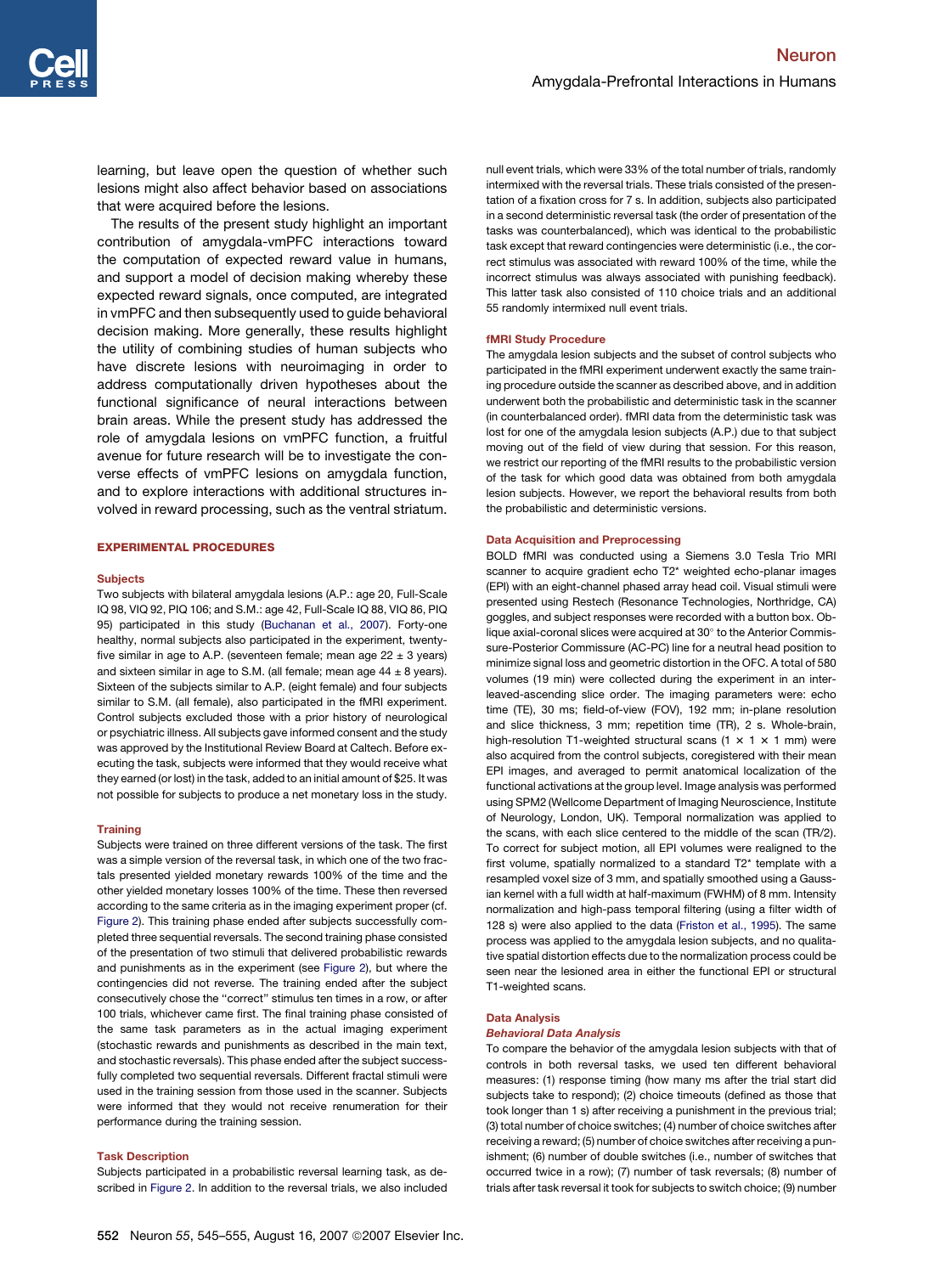<span id="page-8-0"></span>of trials after task reversal it took for subjects to reach the task criterion; and, for the probabilistic reversal task only, (10) number of consecutive punishments leading to a switch in choice. Many of these behavioral measures were correlated across subjects. Measurements (3) to (10) can be considered to have a binomial distribution and are modeled as a beta distribution across subjects (the beta distribution being a conjugate prior distribution of the binomial distribution—[Rice, 1995](#page-9-0)). Once fitted to a beta distribution, they were converted to an equivalent normal Gaussian distribution. All other measures were assumed to have a Gaussian distribution, and were normalized to unit variance and zero mean. Age effects were removed from each behavioral measure by regressing subjects' age and using the regression residuals as age-corrected data. These were renormalized for the analysis reported in [Figure 3](#page-2-0). p values were calculated to compare each amygdala lesion subject to control subjects (using t tests between two sampled means) and converted to equivalent z-scores for plotting in [Figure 3](#page-2-0).

### **PCA**

PCA was performed on all behavioral measures of a task to characterize behavior with a single explanatory variable. The first principle component in the deterministic task accounted for 46% of behavioral variance in that task (second principal component—19%), and the first principle component in the probabilistic task accounted for 37% of behavioral variance in that task (second principal component—also 19%), whereas each behavioral measure on its own accounts for 10% of behavioral variance for each task by definition.

#### Computational Model-Based Analysis: Generating Expected Reward Signals

In order to generate signals related to subjects' expected reward value on each trial, we used an approximation to the Hidden Markov Model formulation used previously ([Hampton et al., 2006](#page-9-0)), whereby in order to choose optimally, it is necessary to compute expected reward signals not only by taking into account the history of rewards and punishments received on a given choice, but also the structure of the task: namely, that when one choice is correct, the other is not. Rewards and punishments received on each trial were used to update both the selected and unselected choices. Thus, after making choice *A* and receiving a reward, the update of the value of both choices becomes:

$$
V_A^{t+1} = V_A^t + \eta (R^t - V_A^t)
$$
  
\n
$$
V_B^{t+1} = V_B^t + \eta (-R^t - V_B^t)
$$
\n(1)

where  $R^t - V^t_{\ A}$  is the prediction error between the reward  $R^t$  subjects obtained at time *t*, and the expected reward *V<sup>t</sup> <sup>A</sup>* of their choice. This model is therefore a variant of standard RL, except for the additional updating of the action not taken (action *B*), similar to fictive updating in RL ([Coricelli et al., 2005; Montague et al., 2006\)](#page-9-0). This model states that subjects assume that the reward they would have received for the choice not taken is exactly opposite to the reward they receive for their current choice. Although reward outcomes are probabilistic, this update correctly captures the anticorrelation between choice values in this task.

To choose which action to make (*A* or *B*), the model compares their expected rewards to select which will give the most reward in the future. The probability of choosing action *A* is:

$$
P(A) = \sigma(\beta(V_B - V_A) - \alpha)
$$
 (2)

where  $\sigma(z) = 1/(1 + \exp(z))$  is the Luce choice rule [\(Luce, 2003](#page-9-0)) or logistic sigmoid, a indicates the indecision point (when it's equiprobable to make either choice), and  $\beta$  reflects the degree of stochasticity in making the choice (i.e., the exploration/exploitation parameter).

In order to estimate the free parameters in the model, we fit the model predictions to subjects' actual behavioral data, and selected those parameters which minimized the error in the fit of the model to the behavioral data (using logistic log-likelihood errors). We used the multivariate constrained minimization function (fmincon) of the Optimization Toolbox 2.2 in Matlab 6.5 ([www.mathworks.com\)](http://www.mathworks.com) for this fitting procedure. We tested for data overfitting by comparing out-of-sample log-likelihoods to training log-likelihoods, and did not find significant differences (Figure S5).

## FMRI Data Analysis

## Behavioral Choice

For the analysis of behavioral choice signals, we conducted an analysis similar to that reported in [O'Doherty et al. \(2003a\)](#page-9-0). For this, we categorized trials according to subjects' reward outcomes and *subsequent* behavioral choices. We modeled event-related responses at the time of receipt of the outcome, and differentiated between trials in which subjects subsequently switched their choice of stimulus (switch trials), and trials in which subjects maintained their current choice of stimulus (stay trials). These two types of trials were further differentiated by whether subjects received a punishment or a reward as a consequence of their choice in the *current* trial. Separate regressors were entered for reward-stay, reward-switch, punishstay, and punish-switch trials, by constructing sets of delta (stick) functions at the time of the outcome for each trial type. A common regressor across all trial types was also modeled at the time of choice. These regressors were then convolved with a canonical hemodynamic response function. In addition, the six scan-to-scan motion parameters produced during realignment were included to account for residual motion effects. These regressors were fitted to each subject's fMRI data individually, and the regression parameters were then taken to the random effects level, to generate group random effects statistics. The regression parameters for both amygdala lesion subjects were modeled separately at the random effects level from the regression parameters for the control subjects. A linear contrast was then computed between the amygdala lesion subjects and controls to identify areas showing significant differences between the two groups. For the results reported in the present study, we tested for areas showing significantly decreased responses in the amygdala lesion subjects as compared with those in the controls (at  $p < 0.001$  uncorrected) in our regions of interest, restricted to those areas showing significant effects for the switchstay contrast in the control subjects (at  $p < 0.01$  or lower). The results were also masked to show only those voxels in *each of the two* amygdala lesion subjects that are significantly different from controls (at  $p < 0.05$  or lower).

#### Expected Reward Signals

We conducted an additional analysis to detect brain regions correlating with expected reward. For this, regressors were constructed using the trial-by-trial expected reward signals as predicted by the computational model described above, given the trial history of each individual subject. These were then entered as parametric regressors set at the time of choice. We also modeled the outcome received on each trial (whether a reward or a punishment was obtained). As before, these regressors were convolved with a hemodynamic response function, and motion regressors were included as effects of no interest.

These regression fits were then taken to the random effects level separately for the contrasts of expected reward at the time of choice, and for the contrast of rewards received versus punishments received at the time of outcome. A comparison was then computed between the amygdala lesion subjects and controls separately for each contrast. Statistical significance was reported at p < 0.001 uncorrected in our regions of interest. As before, we restricted our analysis to those voxels showing significant effects in the relevant contrast in the controls (at p < 0.01 or below), and show only those voxels that survive a comparison between each individual amygdala lesion subject and controls (significant at  $p < 0.05$ ).

#### Supplemental Data

The Supplemental Data for this article can be found online at [http://](http://www.neuron.org/cgi/content/full/55/4/545/DC1/) [www.neuron.org/cgi/content/full/55/4/545/DC1/](http://www.neuron.org/cgi/content/full/55/4/545/DC1/).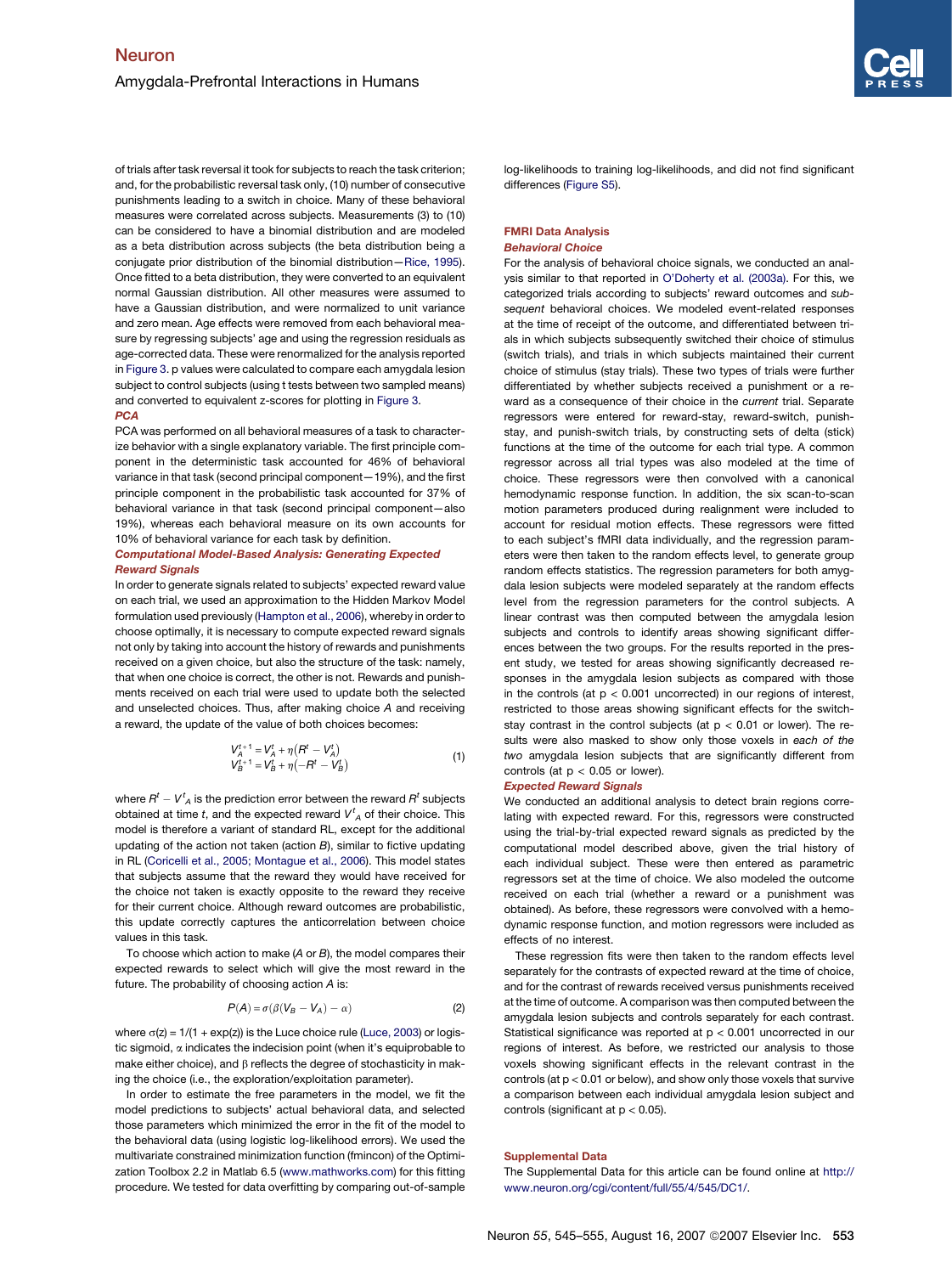### <span id="page-9-0"></span>ACKNOWLEDGMENTS

This work was supported by a grant from the Gordon and Betty Moore Foundation (to J.O.D. and R.A.), the National Institutes of Health (to R.A.), and the Gimble Discovery Fund for Neuroscience (J.O.D).

Received: March 2, 2007 Revised: June 14, 2007 Accepted: July 16, 2007 Published: August 15, 2007

#### **REFERENCES**

Amaral, D.G., and Price, J.L. (1984). Amygdalo-cortical projections in the monkey (Macaca fascicularis). J. Comp. Neurol. *230*, 465– 496.

Anderson, A.K., Christoff, K., Stappen, I., Panitz, D., Ghahremani, D.G., Glover, G., Gabrieli, J.D., and Sobel, N. (2003). Dissociated neural representations of intensity and valence in human olfaction. Nat. Neurosci. *6*, 196–202.

Baxter, M.G., and Murray, E.A. (2002). The amygdala and reward. Nat. Rev. Neurosci. *3*, 563–573.

Baxter, M.G., Parker, A., Lindner, C.C., Izquierdo, A.D., and Murray, E.A. (2000). Control of response selection by reinforcer value requires interaction of amygdala and orbital prefrontal cortex. J. Neurosci. *20*, 4311–4319.

Bechara, A., Damasio, A.R., Damasio, H., and Anderson, S.W. (1994). Insensitivity to future consequences following damage to human prefrontal cortex. Cognition *50*, 7–15.

Bechara, A., Tranel, D., and Damasio, H. (2000). Characterization of the decision-making deficit of patients with ventromedial prefrontal cortex lesions. Brain *123*, 2189–2202.

Buchanan, T.W., Tranel, D., and Adolphs, R. (2007). The Human Amygdala in Social Function. In The Human Amygdala, P. Whalen and L. Phelps, eds. (New York: Oxford University Press), in press.

Bush, G., Vogt, B.A., Holmes, J., Dale, A.M., Greve, D., Jenike, M.A., and Rosen, B.R. (2002). Dorsal anterior cingulate cortex: a role in reward-based decision making. Proc. Natl. Acad. Sci. USA *99*, 523–528.

Cavada, C., Company, T., Tejedor, J., Cruz-Rizzolo, R.J., and Reinoso-Suarez, F. (2000). The anatomical connections of the macaque monkey orbitofrontal cortex. A review. Cereb. Cortex *10*, 220–242.

Cools, R., Clark, L., Owen, A.M., and Robbins, T.W. (2002). Defining the neural mechanisms of probabilistic reversal learning using eventrelated functional magnetic resonance imaging. J. Neurosci. *22*, 4563–4567.

Coricelli, G., Critchley, H.D., Joffily, M., O'Doherty, J.P., Sirigu, A., and Dolan, R.J. (2005). Regret and its avoidance: a neuroimaging study of choice behavior. Nat. Neurosci. *8*, 1255–1262.

Daw, N.D., O'Doherty, J.P., Dayan, P., Seymour, B., and Dolan, R.J. (2006). Cortical substrates for exploratory decisions in humans. Nature *441*, 876–879.

Friston, K.J., Ashburner, J., Frith, C.D., Poline, J.B., Heather, J.D., and Frackowiak, R.S.J. (1995). Spatial registration and normalization of images. Hum. Brain Mapp. *3*, 165–189.

Gottfried, J.A., Smith, A.P., Rugg, M.D., and Dolan, R.J. (2004). Remembrance of odors past: human olfactory cortex in cross-modal recognition memory. Neuron *42*, 687–695.

Hampton, A.N., Bossaerts, P., and O'Doherty, J.P. (2006). The role of the ventromedial prefrontal cortex in abstract state-based inference during decision making in humans. J. Neurosci. *26*, 8360–8367.

Hatfield, T., Han, J.S., Conley, M., Gallagher, M., and Holland, P. (1996). Neurotoxic lesions of basolateral, but not central, amygdala interfere with pavlovian second-order conditioning and reinforcer devaluation effects. J. Neurosci. *16*, 5256–5265.

Heinz, A., Braus, D.F., Smolka, M.N., Wrase, J., Puls, I., Hermann, D., Klein, S., Grusser, S.M., Flor, H., Schumann, G., et al. (2005). Amygdala-prefrontal coupling depends on a genetic variation of the serotonin transporter. Nat. Neurosci. *8*, 20–21.

Hofer, P.A. (1973). Urbach-Wiethe disease (lipoglycoproteinosis; lipoid proteinosis; hyalinosis cutis et mucosae). A review. Acta Derm. Venereol. Suppl. (Stockh.) *53*, 1–52.

Holland, P.C., and Gallagher, M. (2004). Amygdala-frontal interactions and reward expectancy. Curr. Opin. Neurobiol. *14*, 148–155.

Iidaka, T., Omori, M., Murata, T., Kosaka, H., Yonekura, Y., Okada, T., and Sadato, N. (2001). Neural interaction of the amygdala with the prefrontal and temporal cortices in the processing of facial expressions as revealed by fMRI. J. Cogn. Neurosci. *13*, 1035–1047.

Iversen, S.D., and Mishkin, M. (1970). Perseverative interference in monkeys following selective lesions of inferior prefrontal convexity. Exp. Brain Res. *11*, 376–386.

Izquierdo, A., and Murray, E.A. (2004). Combined unilateral lesions of the amygdala and orbital prefrontal cortex impair affective processing in rhesus monkeys. J Neurophysiol. *91*, 2023–2039.

Izquierdo, A., and Murray, E.A. (2007). Selective bilateral amygdala lesions in rhesus monkeys fail to disrupt object reversal learning. J. Neurosci. *27*, 1054–1062.

Kilpatrick, L., and Cahill, L. (2003). Amygdala modulation of parahippocampal and frontal regions during emotionally influenced memory storage. Neuroimage *20*, 2091–2099.

Knutson, B., Fong, G.W., Adams, C.M., Varner, J.L., and Hommer, D. (2001). Dissociation of reward anticipation and outcome with eventrelated fMRI. Neuroreport *12*, 3683–3687.

Luce, D.R. (2003). Response Times (New York: Oxford University Press).

Malkova, L., Gaffan, D., and Murray, E.A. (1997). Excitotoxic lesions of the amygdala fail to produce impairment in visual learning for auditory secondary reinforcement but interfere with reinforcer devaluation effects in rhesus monkeys. J. Neurosci. *17*, 6011–6020.

Montague, P.R., King-Casas, B., and Cohen, J.D. (2006). Imaging valuation models in human choice. Annu. Rev. Neurosci. *29*, 417– 448.

O'Doherty, J., Kringelbach, M.L., Rolls, E.T., Hornak, J., and Andrews, C. (2001). Abstract reward and punishment representations in the human orbitofrontal cortex. Nat. Neurosci. *4*, 95–102.

O'Doherty, J., Critchley, H., Deichmann, R., and Dolan, R.J. (2003a). Dissociating valence of outcome from behavioral control in human orbital and ventral prefrontal cortices. J. Neurosci. *23*, 7931–7939.

O'Doherty, J., Winston, J., Critchley, H., Perrett, D., Burt, D.M., and Dolan, R.J. (2003b). Beauty in a smile: the role of medial orbitofrontal cortex in facial attractiveness. Neuropsychologia *41*, 147–155.

Paton, J.J., Belova, M.A., Morrison, S.E., and Salzman, C.D. (2006). The primate amygdala represents the positive and negative value of visual stimuli during learning. Nature *439*, 865–870.

Rice, J.A. (1995). Mathematical Statistics and Data Analysis, Second Edition, *Volume 592–597* (Belmont, California: Duxbury Press).

Rolls, E.T. (2000). The orbitofrontal cortex and reward. Cereb. Cortex *10*, 284–294.

Rolls, E.T., Hornak, J., Wade, D., and Mcgrath, J. (1994). Emotionrelated learning in patients with social and emotional changes associated with frontal-lobe damage. J. Neurol. Neurosurg. Psychiatry *57*, 1518–1524.

Schoenbaum, G., Chiba, A.A., and Gallagher, M. (1998). Orbitofrontal cortex and basolateral amygdala encode expected outcomes during learning. Nat. Neurosci. *1*, 155–159.